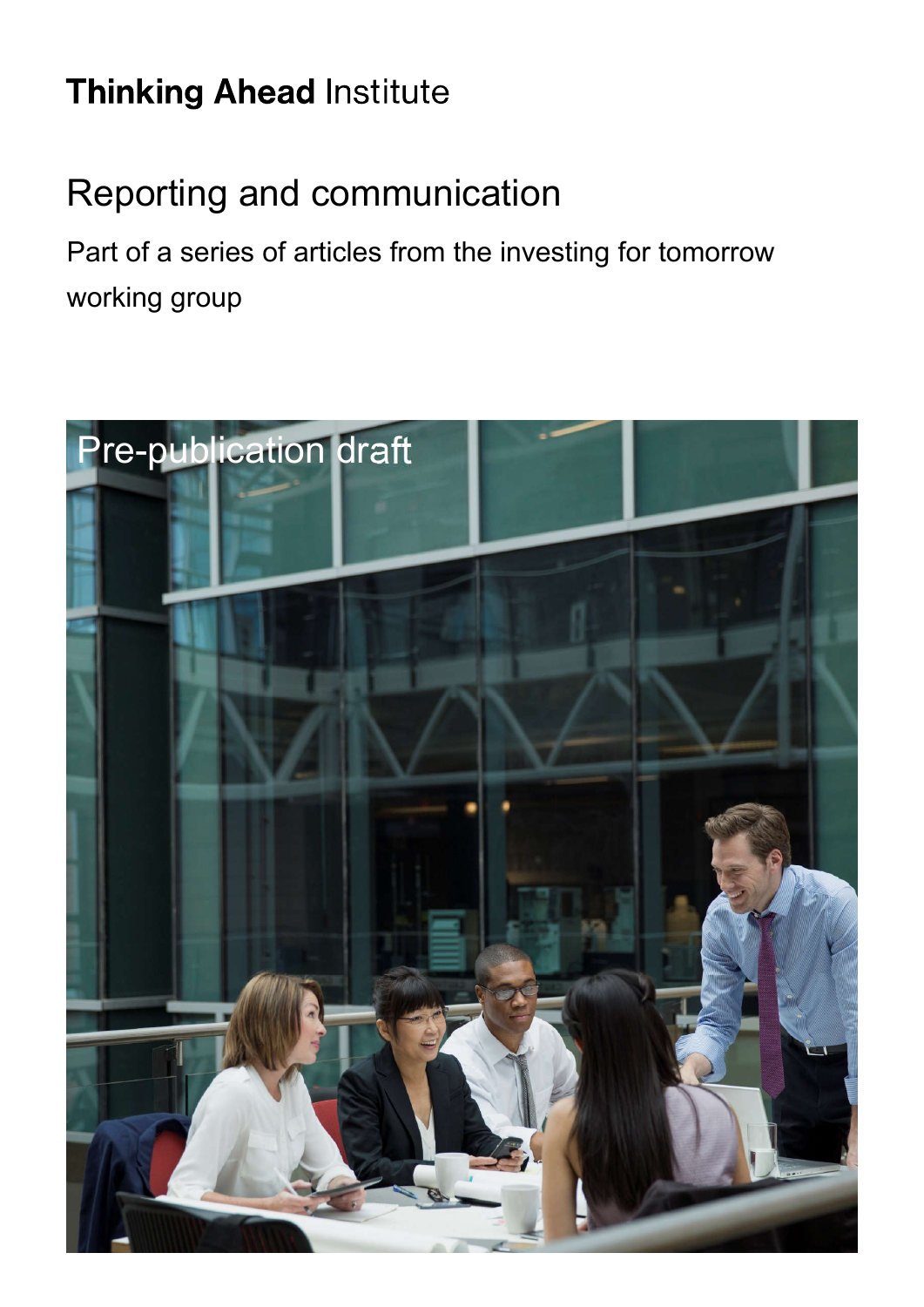#### **Investing for tomorrow working group**

This document has been written by members of the Thinking Ahead Group 2.0 (Tim Hodgson and Samar Khanna) following the research and discussion conducted by the Thinking Ahead Institute's investing for tomorrow (IFT) working group. The authors are very grateful to the members of the working group for their input and guidance but stress that the authors alone are responsible for any errors of omission or commission in this paper.

The key objective of this working group is to produce research outputs that can usefully guide investors to establish and set a pathway to achieve their climate ambitions. Beyond this, we hope the outputs help them to become a driving force in transforming the global economy to be compatible with the 1.5C climate target.

The members of this working group are as follows:

- **Jyoti Banerjee (North Star Transition)**
- Adrian Benedict (Fidelity International)
- Kate Bromley (QIC)
- **James Burgess (BTPS)**
- Tracy Burton (Coronation)
- **Jeff Chee (Willis Towers Watson)**
- **-** Helen Christie (Univest)
- **Tom Cullen (S&P Dow Jones Indices)**
- **Ed Evers (Ninety One)**
- Charlotte Gibson (Ninety One)
- **•** Philip Greenheld (QSuper)
- **Arthur Grigoryants (RWC)**
- **James Harris (CQSM)**
- **Michael Jabs (Kraft Heinz Pension)**
- Liisa Juntunen (QMA)
- Matt Lanstone (Capital Group)
- **Ben Leale-Green (S&P Dow Jones Indices)**
- **Alison Loat (OPTrust)**
- Tom Lyons (Allspring Global Investments)
- **EXEC** Zak May (IFM Investors)
- **Herschel Pant (AXA IM)**
- **Jeroen Rijk (PGB Pensioendiensten)**
- **Elena Shatrova (Santander AM)**
- **Leo Taglieri (Barclays Pension)**
- Lucy Thomas (NSW Treasury Corporation)
- **Adrian Trollor (NSW Treasury Corporation)**
- Nacho Valinani (Pensions Caixa 30)
- Jaco van der Walt (RBC Global Asset Management)
- **Sarah Wilson (Nuveen)**
- Debra Woida (Willis Towers Watson)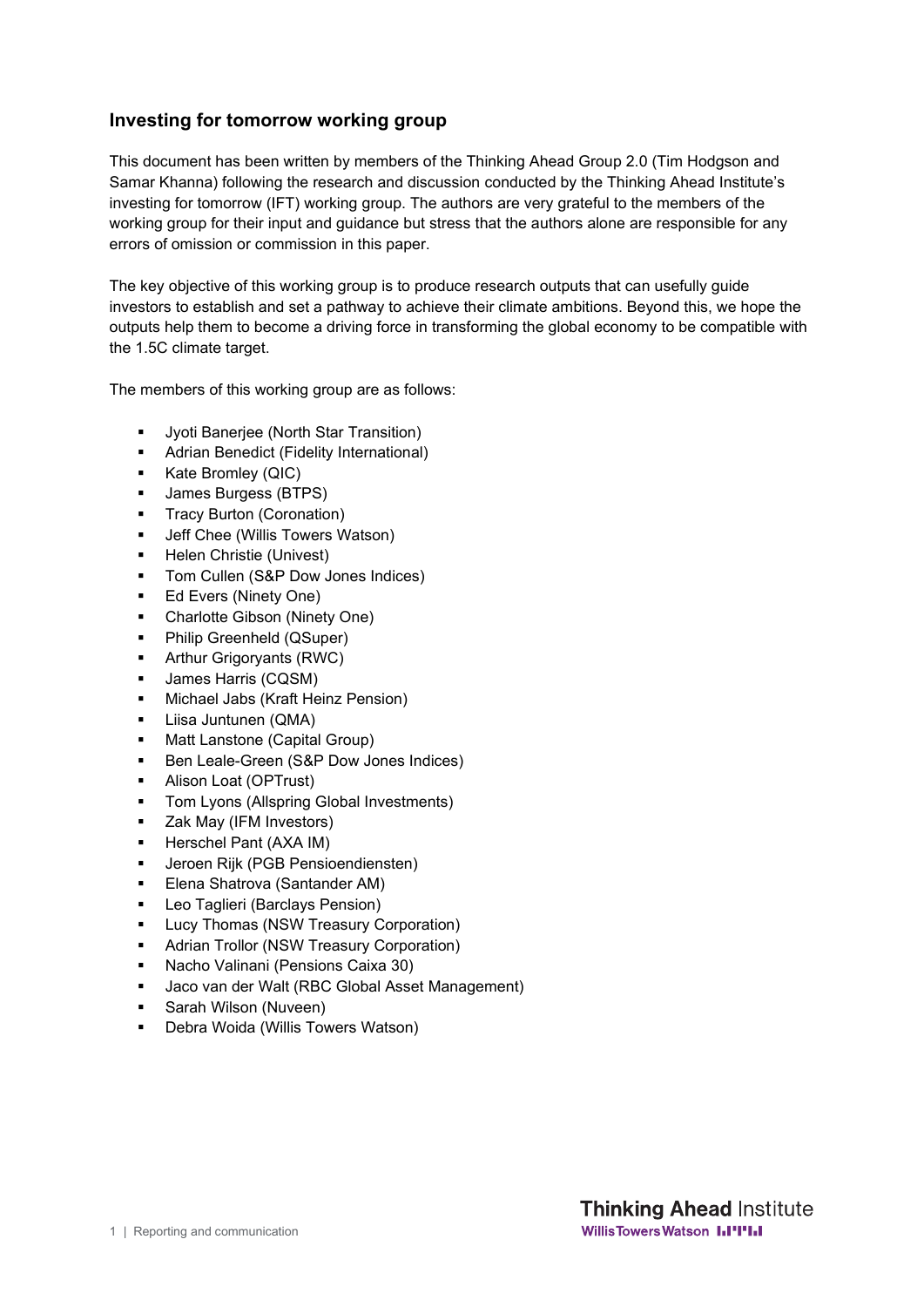#### **In short,**

| <b>TAI action plan</b>                                                                                                    |  |
|---------------------------------------------------------------------------------------------------------------------------|--|
| 1. Refresh organisation's identity                                                                                        |  |
| - purpose, culture, strategy                                                                                              |  |
| 2 Settle climate beliefs                                                                                                  |  |
| - about the science<br>- about the risks and opportunities<br>- about the system                                          |  |
| 3. Decide level of climate ambition                                                                                       |  |
| - from comply with regulation to net negative                                                                             |  |
| 4. Address internal resources                                                                                             |  |
| - governance, executive, investment team<br>- allocation, ownership, stakeholder management<br>- stop, substitute, siphon |  |
| 5 Address external resources                                                                                              |  |
| - 3D mandate / net-zero mandate<br>- strategic relationships / partnerships                                               |  |
| 6. Report against ambition                                                                                                |  |
| - Data and analytics<br>- Reporting principles                                                                            |  |

This paper explores the sixth step in the TAI six-step action plan: to develop reporting and communication frameworks to help asset owners measure progress against climate ambition.

A climate report is your communication to your stakeholders - a way to manage their expectations. A climate report is a means to prioritise and structure metrics, a framework to measure progress against climate goals to better inform future decision-making.

In this paper, we discuss broad principles that lay the foundation of a well-constructed framework, propose a straw-model reporting template of our own, examine the current state of climate data and analytics, and

highlight areas for future development. We provide the necessary tools and insights to build a reporting framework best suited to your context and needs, keeping you on track to achieve your climate objectives.

# **Reporting frameworks**

The first five steps of the six-step climate action plan explore how organisations should i) refresh their identity, vision, and purpose, ii) develop climate beliefs, iii) decide their level of climate ambition, iv) apply any of 32 suggested actions to implement their ambition, and v) adopt 3D mandates and total portfolio thinking. In the sixth step, we propose a framework to help you capture the results of the climate actions and strategies that you developed in your journey and to assess if those endeavours have been 'worth it.' As more investors are signing up to net-zero commitments, the need for reporting frameworks, like the one discussed in this paper, is rising.

Communicating your climate efforts to your stakeholders reassures and encourages them to stay the course in what will be a long and difficult transition to your climate goals. Measuring progress against goals enables accountability, avoids complacency, and sets guardrails to check for greenwashing/overclaiming.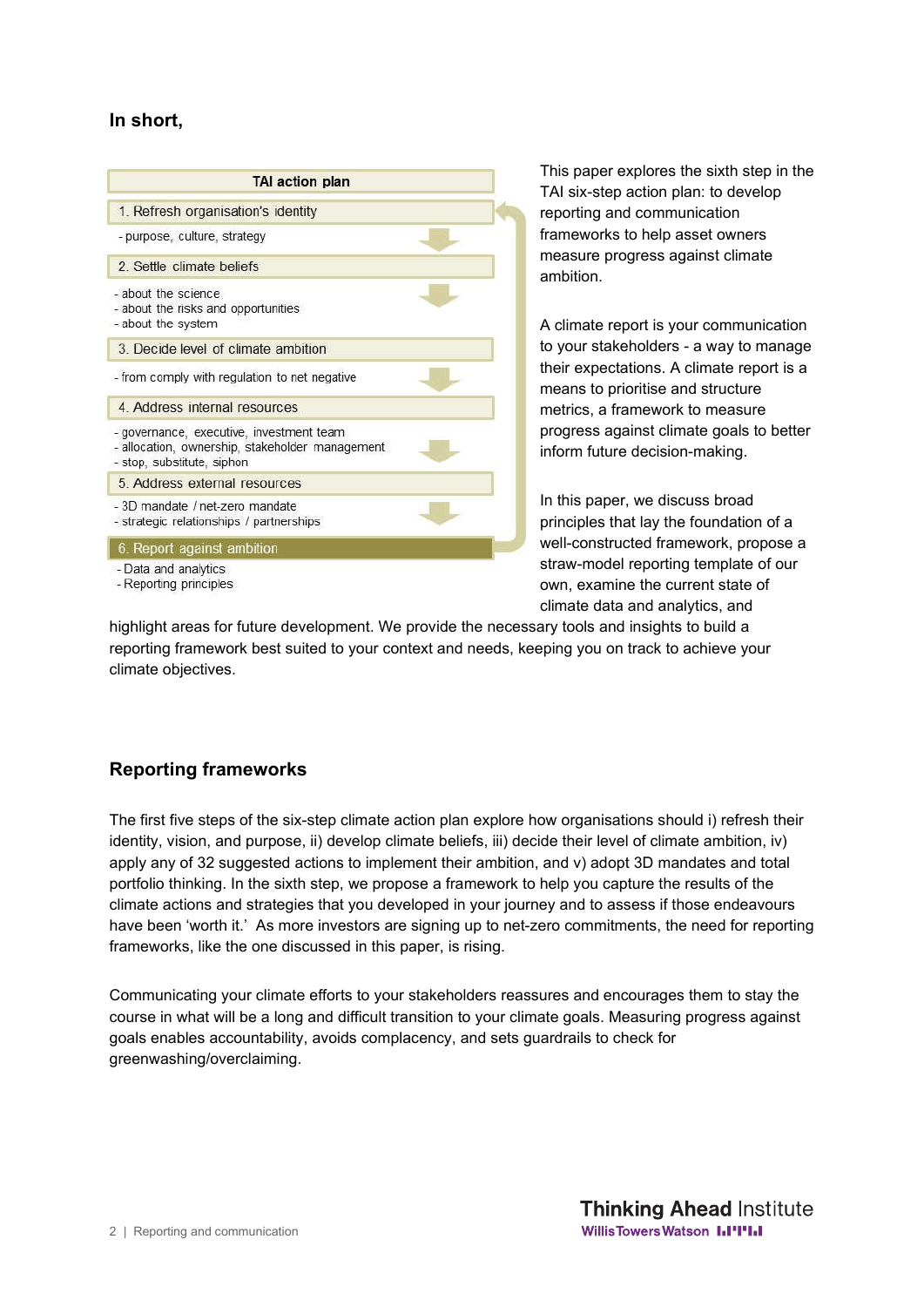# **Introducing the E-CART framework:**

The Thinking Ahead Institute's 1.5°C investing working group released a report in 2020 (*Climate dashboard reporting*), containing principles to construct a climate impact dashboard and a worked example. We build on that foundation and propose a climate reporting template comprised of five climate categories which we believe effectively summarise an organisation's climate actions and intentions. We introduce the  $E$ -CART<sup>1</sup> framework:

| <b>Engagement</b>       | These metrics capture actions within the direct control of the asset<br>owner and can be grouped into three categories: (1) signalling that<br>impact matters (eg number of public statements made over the<br>year, number of staff in collaborative initiatives etc), (2)<br>engagement to influence an investee company's actions (eg<br>investment staff sitting on boards of [X%] of investee companies,<br>number of letters written, number of resolutions tabled at AGMs<br>etc), and (3) growing new or undersupplied capital markets (eg<br>X% of portfolio providing primary capital, \$Y m of primary<br>investment in zero/low carbon energy over 12m etc) |
|-------------------------|-------------------------------------------------------------------------------------------------------------------------------------------------------------------------------------------------------------------------------------------------------------------------------------------------------------------------------------------------------------------------------------------------------------------------------------------------------------------------------------------------------------------------------------------------------------------------------------------------------------------------------------------------------------------------|
| <b>Carbon footprint</b> | These metrics convey total portfolio carbon emissions and/or<br>carbon emissions intensity eg scope 1, 2 and 3 emissions*,<br>carbon emissions/US\$ invested, weighted average carbon<br>intensity. They have the benefits of simplicity and relevance<br>(absolute emissions must fall) but are backward looking.                                                                                                                                                                                                                                                                                                                                                      |
| <b>Alignment</b>        | These metrics provide information on the level of alignment of<br>portfolio companies against plausible pathways to achieve stated<br>climate objectives eg implied temperature rise, % of Paris-aligned<br>assets, science-based emissions reduction targets. They have the<br>benefit of being forward looking but the disadvantage of being<br>reliant on assumptions about the unknown.                                                                                                                                                                                                                                                                             |
| Real world impact       | These metrics provide evidence to demonstrate contribution to<br>emission reductions in the real economy eg % revenues from<br>low/zero carbon energy, estimated % revenues aligned to EU<br>taxonomy, estimated greenhouse gas emissions mitigated etc.<br>They are usefully actionable but suffer from narrow coverage.                                                                                                                                                                                                                                                                                                                                               |

<sup>1</sup> This framework excludes a potential sixth category of physical risk. For some organisations, such as insurers and banks, this would be essential to include. From an investment perspective we are assuming that physical risks are best picked up through risk to earnings, and are therefore captured by the other categories.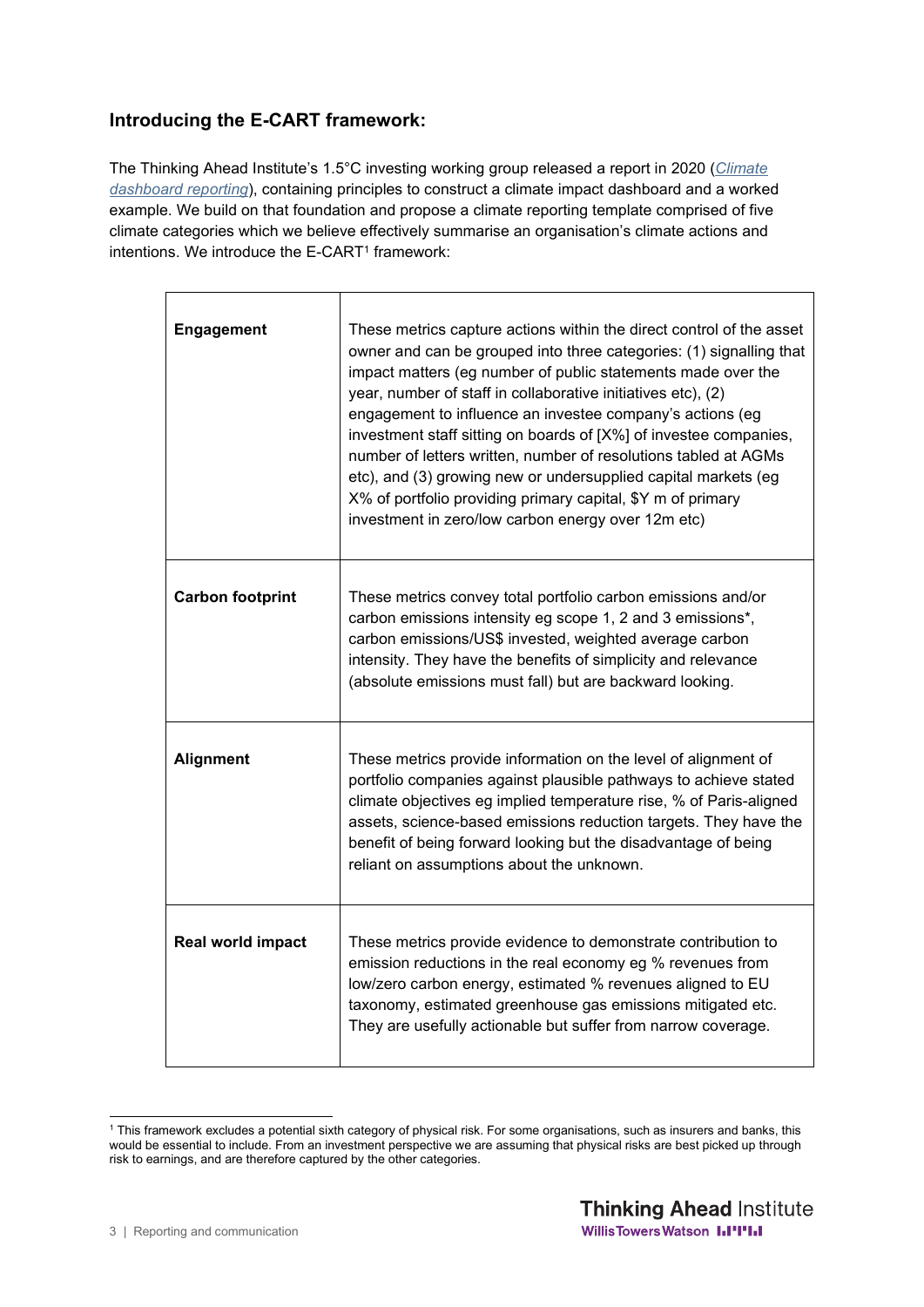| <b>Transition risk</b>                                                     | These metrics show potential financial sensitivity to risks and<br>opportunities associated with a transition to a 1.5C world eg<br>Climate Value-at-Risk, Earnings-at-risk. They generally provide<br>broad coverage but are not so actionable. |  |  |  |
|----------------------------------------------------------------------------|--------------------------------------------------------------------------------------------------------------------------------------------------------------------------------------------------------------------------------------------------|--|--|--|
| *Scope 1: All direct emissions from sources owned or controlled by company |                                                                                                                                                                                                                                                  |  |  |  |

**Scope 2:** Indirect emissions from company's purchased electricity, heat and energy **Scope 3:** All other indirect emissions from activities of company from sources they don't control

How did we arrive at these five categories? Figure 1 provides a summary of our approach where climate metrics are appraised against certain data criteria. Those metrics which convey similar information, possess comparable characteristics and face similar limitations are placed in the same category.

**Figure 1: characteristics of E-CART categories**

|                 | Engagement | Carbon footprint | Alignment | "Real world" | <b>Transition risk</b> |
|-----------------|------------|------------------|-----------|--------------|------------------------|
| Forward looking |            |                  |           |              |                        |
| Decision useful |            |                  |           |              |                        |
| <b>Robust</b>   |            |                  |           |              |                        |
| Broad coverage  |            |                  |           |              |                        |
| Actionable      |            |                  |           |              |                        |

**Forward looking**: consider likely direction of travel and credibility of stated plans/efforts to align

**Decision useful**: allow comparison of companies and portfolios, track progress over time, incentivise transition

**Robust**: analytically rigorous, consistent with climate science **Broad coverage**: multi-asset, multi-sector, multiple use cases

**Actionable**: transparent methodology, feasible to calculate

Before we discuss the framework in more detail, we acknowledge that this is new territory for all of us. We expect our proposed template to evolve as data availability, climate strategies and thinking progress. In this regard, the categories we define are neither mutually exclusive nor exhaustive. Furthermore, the E-CART report is not meant to be 'one-size-fits-all', this template should be adapted to meet investor's requirements and context. In fact, the E-CART framework has already evolved since it was first conceived. Some investors have adapted it to a simpler version called the CART framework and have opted to report engagement efforts with their narrative. Others have expanded our proposed framework to CARPET - adding Physical risk as a category as they believe it deserves to be emphasised. These are all valid and acceptable interpretations of our template. For the purposes of this paper, we will continue to discuss the E-CART framework.

Now that we have identified the broad categories which constitute a comprehensive climate report, we build on this framework by applying it to an organisational context. The working group believes that certain categories of the E-CART framework become relatively more important to track and report based on an organisation's climate ambition. (Paper two of the IFT working group, *Our house is on fire?! Should we do something?*, discusses the climate ambition spectrum in more detail).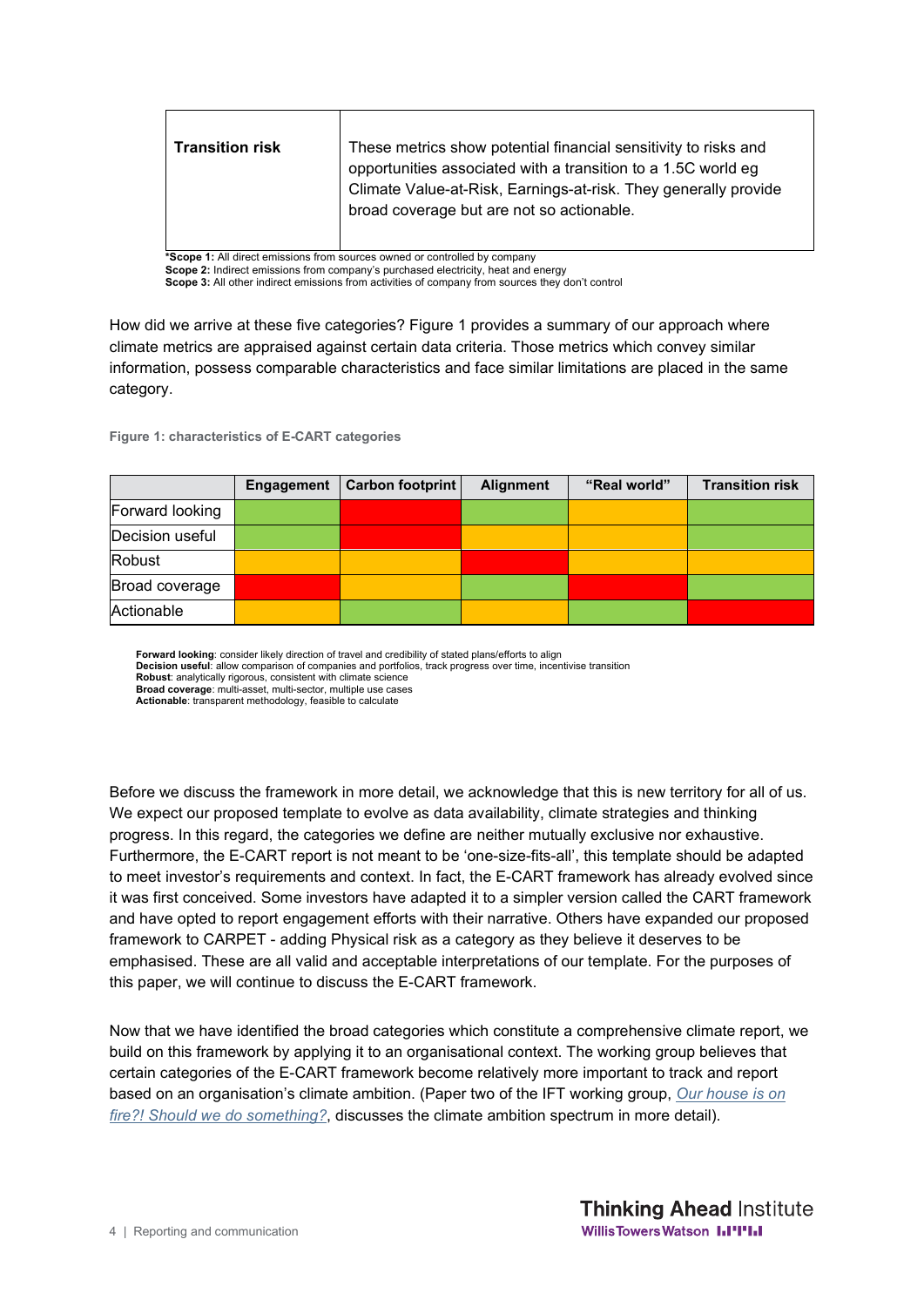If your climate ambitions are to meet regulatory requirements, manage climate risk or decarbonise portfolios, then the priority metrics for you will be carbon footprint and transition risk. If your aim is to change the climate trajectory, then your focus is on system-level outcomes. In this case, engagement, 'real world' impact and alignment metrics are more useful. In other words, the importance of tracking carbon footprint metrics decreases as your climate ambition increases.

Using your organisation's climate ambition to prioritise climate metrics allows you to channel limited resources. Figure 2 summarises the relative importance of climate metrics in reporting against ambition.

**Figure 2: relative importance of E-CART metrics in reporting against ambition**

|                  |                            | Engagement Carbon footprint | Alignment | "Real world" | <b>Transition risk</b> |
|------------------|----------------------------|-----------------------------|-----------|--------------|------------------------|
|                  | Comply with regulation     |                             |           |              |                        |
| climate ambition | Climate risk<br>management |                             |           |              |                        |
|                  | Net zero portfolio         |                             |           |              |                        |
| ncreasing        | Net zero economy           |                             |           |              |                        |
|                  | Net negative economy       |                             |           |              |                        |

### **Current state of climate data and analytics**

A survey of the working group members concluded that there is much scope for improvement in the current climate metrics and analytics (see appendix for survey results). We report the high-level findings below:

- Climate metrics are largely restricted to single and liquid asset classes (eg listed equities and corporate debt). Methodologies are not applied consistently to cover multiple asset classes
- Metrics are mostly based on historical data rather than being based on forward looking data
- There are no standardised benchmarks and climate scenarios in the industry; forward-looking analytics are subject to numerous assumptions which are subject to bias
- Carbon footprint metrics are imprecise. Scope 1, 2 and 3 emissions lack accurate measurements and robust methodologies. This is especially true for scope 3 emissions, which form the largest and most important component of total carbon emissions
- Quantifying engagement, alignment and 'real-world' impact metrics is challenging given the complex, adaptive, ecosystem in which we operate.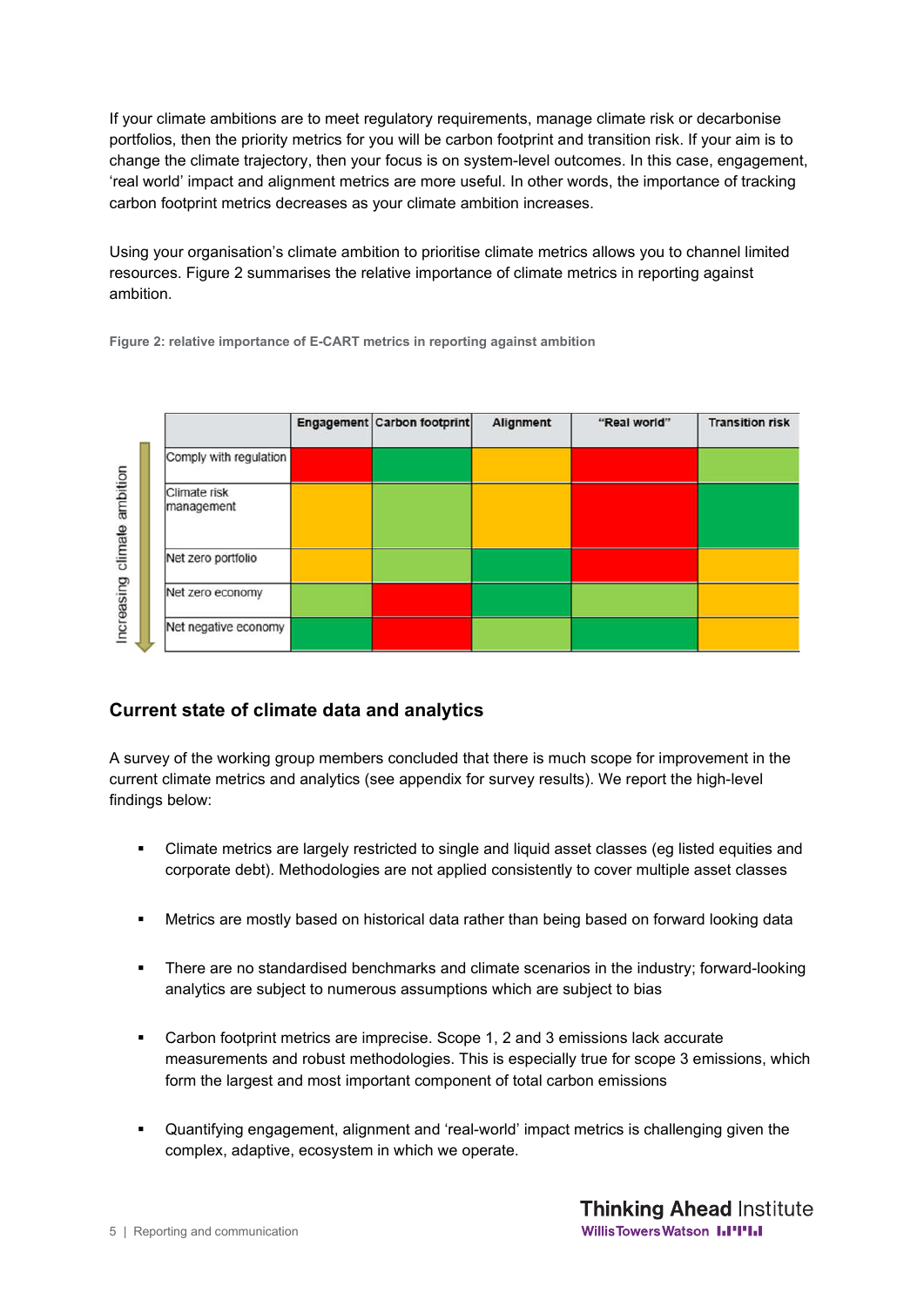The schematic shown in figure 3 below provides a visual representation of our discussion above. We assess the metrics in the E-CART framework along the two dimensions of breadth and depth. Breadth represents the degree/quality of data coverage and whether they span multiple asset classes. Depth asks if the data are backward-looking or forward-looking, and if they comprise a single metric or multiple metrics. As you can see in the diagram below, climate metrics are currently lacking in both their breadth and depth.



**Figure 3: the breadth and depth of metrics in the E-CART framework**

The challenges to the current state of climate data and analytics should not discourage organisations from taking climate action. Investors can still achieve a lot within the current data landscape. The working group acknowledges that rapid progress is being made in this field. Organisations are increasingly using the power of technology and collaboration to establish new standards and benchmarks, build robust methodologies, advance measurement techniques, and improve transparency. We invoke the ethos of the group once again – "we do what we can with what we've got."

### **Potential areas of development in climate data and analytics**

As far as increasing future breadth and depth is concerned, we summarise potential avenues of development in the table below:

|            | Ideas to increase breadth                                                                     | Ideas to increase depth                                                                                              |
|------------|-----------------------------------------------------------------------------------------------|----------------------------------------------------------------------------------------------------------------------|
| Engagement | Extend methodologies to cover non-<br>corporate assets like private<br>assets, sovereign debt | Create industry standards for signalling and<br>qualitative metrics<br>Expand number of metrics to capture intention |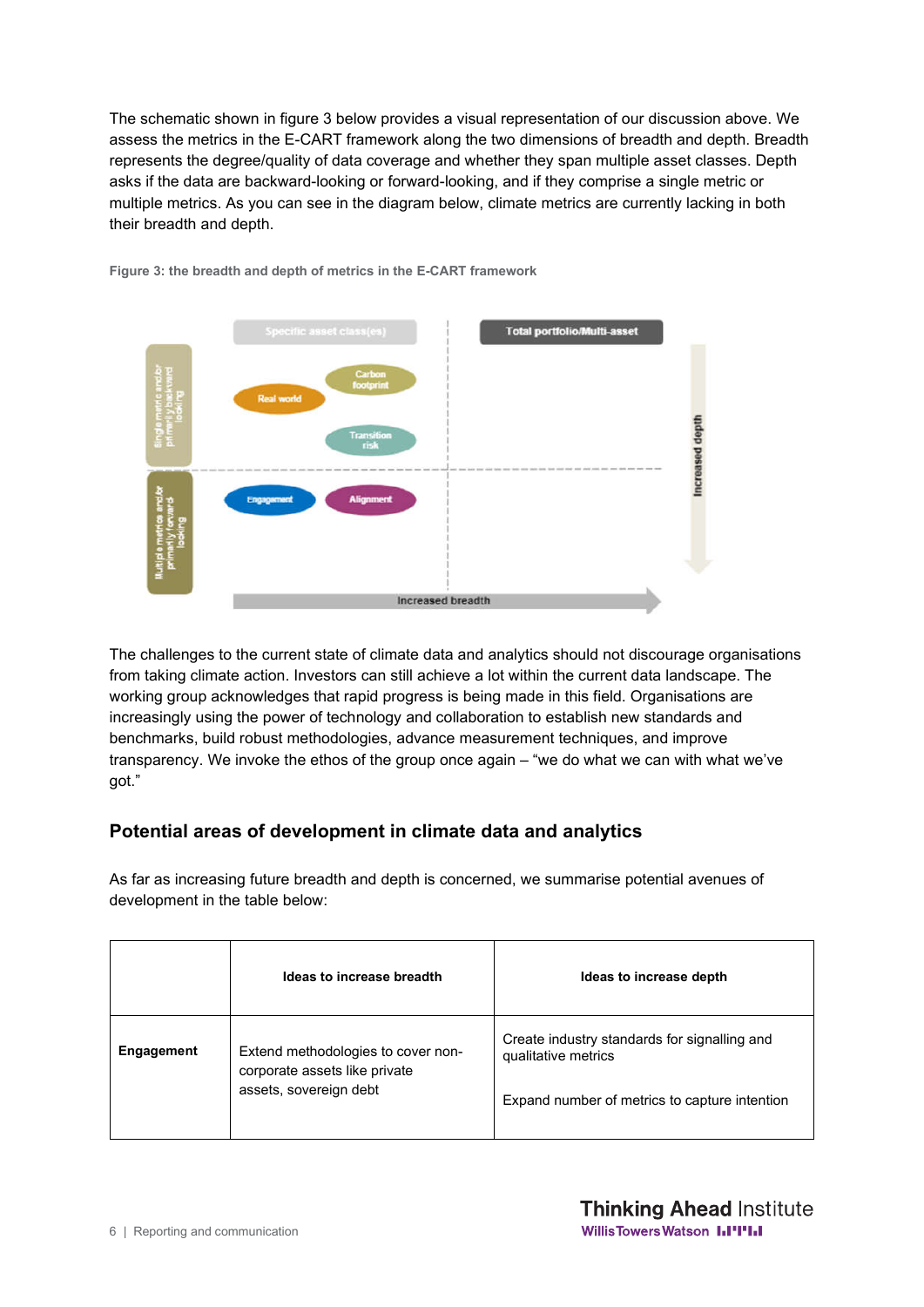| <b>Carbon footprint</b> | Multi-asset carbon measurement<br>beyond corporate assets with<br>a consistent methodologyBroader<br>availability of scope 1, 2 and (in<br>particular) 3 data                  | Improved estimation of scope 3<br>emissions where reported not available<br>Methodologies to address double counting<br>Attribution of emissions between equity and debt<br>of the same issuer                                                                                                                                                                                                                 |
|-------------------------|--------------------------------------------------------------------------------------------------------------------------------------------------------------------------------|----------------------------------------------------------------------------------------------------------------------------------------------------------------------------------------------------------------------------------------------------------------------------------------------------------------------------------------------------------------------------------------------------------------|
| <b>Alignment</b>        | Availability, quality and validation of<br>emissions targets<br>Methodologies for non-corporate assets<br>Aggregating alignment measures within<br>and across asset classes    | Wider range of metrics for assessing alignment<br>Key characteristics of scenarios for assessing<br>"proximity" to WB2C<br>Broaden coverage and increase granularity of<br>alignment scenarios                                                                                                                                                                                                                 |
| <b>Real world</b>       |                                                                                                                                                                                | Define robust methodologies for "emissions<br>mitigated"<br>Agree baselines/counterfactuals for assessing<br>real world contribution<br>Quantification of systemic (physical) risks<br>Develop metrics for negative impact/contribution<br>Translation of impact into financial terms<br>Clarify cases where investors can claim<br>intentionality, eg only where ambition extends to<br>system level outcomes |
| <b>Transition risk</b>  | <b>Build standardised</b><br>methodologies/scenarios to build<br>comparable risk metrics<br>Extension of existing methodologies to<br>a broader security universe consistently | Consideration of issues beyond carbon price<br>exposure<br>Bottom-up (company/asset level) assessment of<br>transition risk<br>More detailed supply chain analysis<br>Expression of transition risk in more<br>conventional risk language<br>Linkage between alignment and (lack of)<br>transition risk                                                                                                        |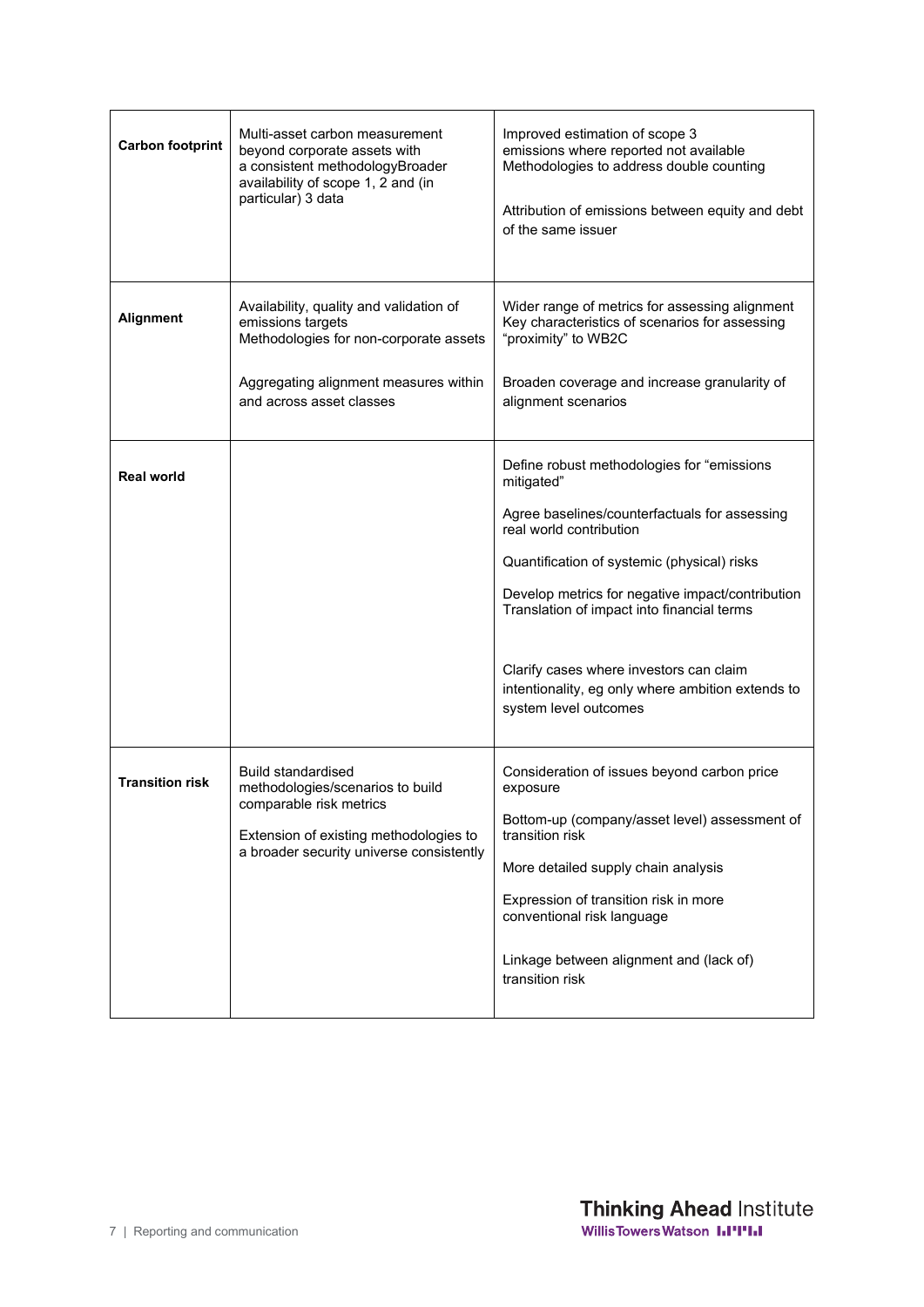The diagram below is a visual representation of how we envisage the future state of data and analytics,



#### **Progressing our communication principles**

The investing for tomorrow working group released a paper titled *Climate dashboard reporting* in 2020 in which they proposed eight guiding principles for investors wanting to report their climate impact. We revisit these principles in the light of the climate action plan and provide comments on how these principles have progressed. The eight guiding principles are:

- **1. The purpose of the impact report should be stated clearly:** Organisations choose their level of ambition in step three of the climate action plan, from complying with regulation through climate risk management to aligning with a climate outcome. This should be clearly stated at the outset of any climate report to help manage the reader's expectations.
- **2. The milestones or interim targets should be clearly defined (level and timescale):** A narrow focus on reporting short-term metrics might create shallow/expedient solutions and short cuts that might prove counterproductive over the long term – some key climate solutions are expected to take decades to come to fruition**.** A balanced report should track long-term metrics, complemented by short-term sub-goals to meet those multi-decade aspirations.
- **3. The actions taken to achieve targets should be documented (the investor's contribution):** engagement metrics capture how their activities contribute to the impact in investee companies as discussed above. These can be supplemented by qualitative narrative, but investors should be careful about overclaiming when they cannot prove causality.
- **4. The metrics/evidence reported should allow simple assessment of progress, or not, towards targets (the investee company's impact):** here we are interested in the progress of both the portfolio companies and the whole economy in reducing emissions. We have not made progress if our portfolio's carbon emissions fall over the year simply because we have changed the portfolio to hold lower carbon intensity companies. Similarly, an investee company reporting a 10% reduction in emissions does not represent progress if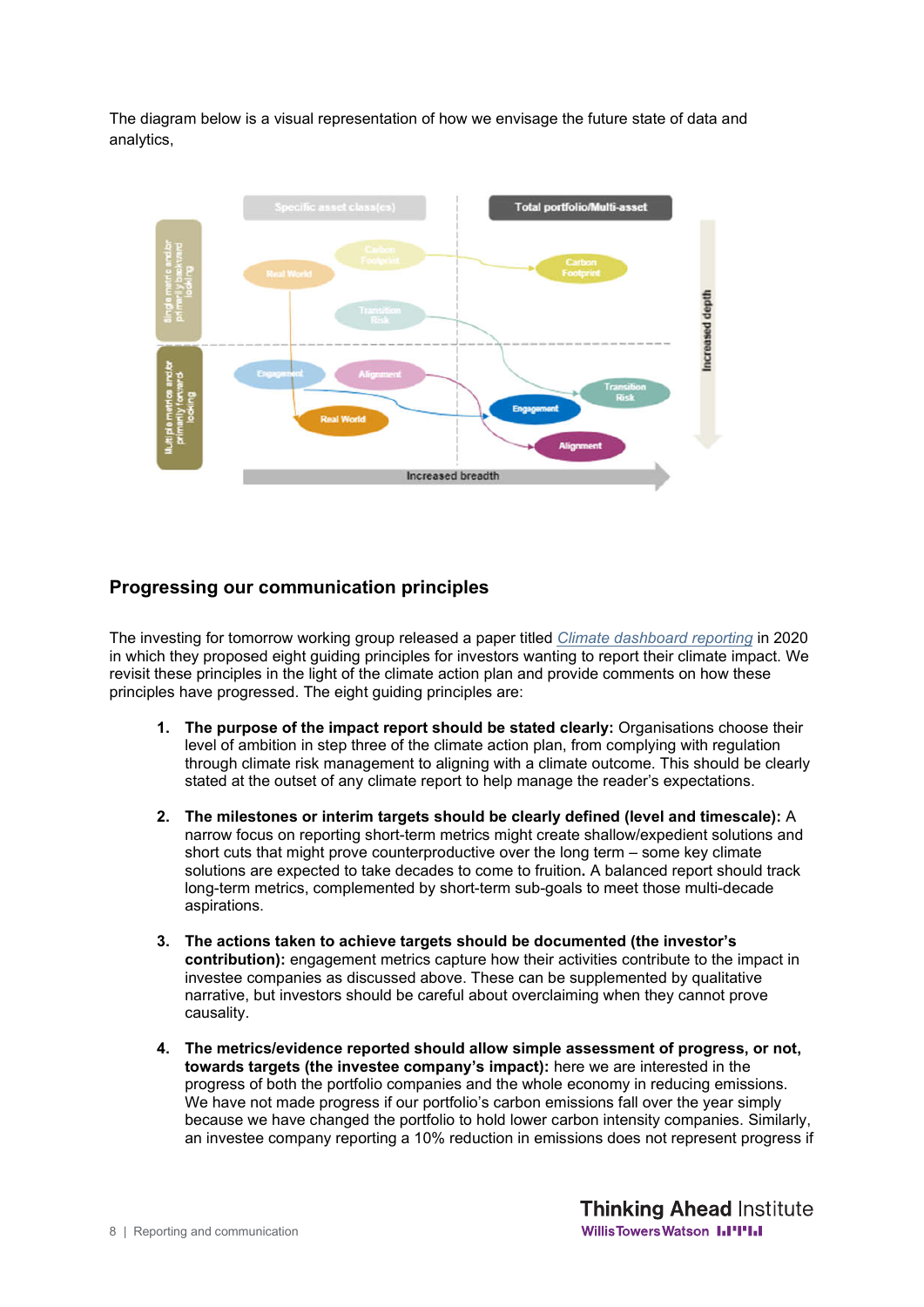this is due to falling market share. Consequently, we are likely to need both absolute emissions and carbon intensity metrics, and perhaps others, to understand the true story.

- **5. The complexity of climate requires multiple, complimentary metrics to be shown:**  there is no single metric that can fully capture the multidimensional nature of climate impacts. In constructing a climate impact dashboard, we suggest investors strike a balance between backward looking and forward looking metrics; use as few metrics as possible, but not too few; and consider using qualitative metrics as well as quantitative. Further, we note that there is often a trade-off between validity (high objectivity, low uncertainty) and materiality (a change in this metric suggests a significant difference in outcome). The classic example is past performance returns, which are valid (completely objective) but not material (say nothing about future returns).
- **6. Be transparent about any limitations/challenges inherent in what is being reported upon:** many current climate metrics have low validity. One example is implied temperature rise (or portfolio warming potential). This calls for care to used when reporting, and for the limitations of metrics to be explicitly acknowledged. Highlighting these limitations can help manage stakeholder expectations.
- **7. The impact dashboard is incomplete without a supporting narrative:** a narrative equips a reader to interpret metrics and build relationships between metrics. This enables a reader/stakeholder to draw conclusions in line with your organisation's expectations, which is important to keep stakeholders invested in your climate journey.
- **8. Be open to evolving the dashboard overtime:** it is not possible to future-proof a climate report, as our understanding and the data and analytics will evolve rapidly. We will therefore need to evolve our reporting through time to keep pace with these developments as well as evolving stakeholder and regulatory requirements and changing organisational needs.

### **The end is just the beginning**

Having discussed climate reporting and communications, we bring our six-step climate action plan to a close. The climate action plan is meant to be iterative. Organisations should continue their climate journey by reverting to step one and working their way through each step again, employing the information they gained from their previous action plan. This will help them build pathways more aligned to their climate goals and will enable them to elevate their climate ambition. The climate action plan will continuously evolve as the investment industry transforms in response to sustainability demands and the race to net-zero. We appreciate there is a lot of work implied by our six-step action plan but the climate is going to change anyway. So the choice is really between being pro-active and being re-active with respect to addressing climate change. We are not sure which path will involve less work, but we are confident that being proactive gives your organisation a better chance of success.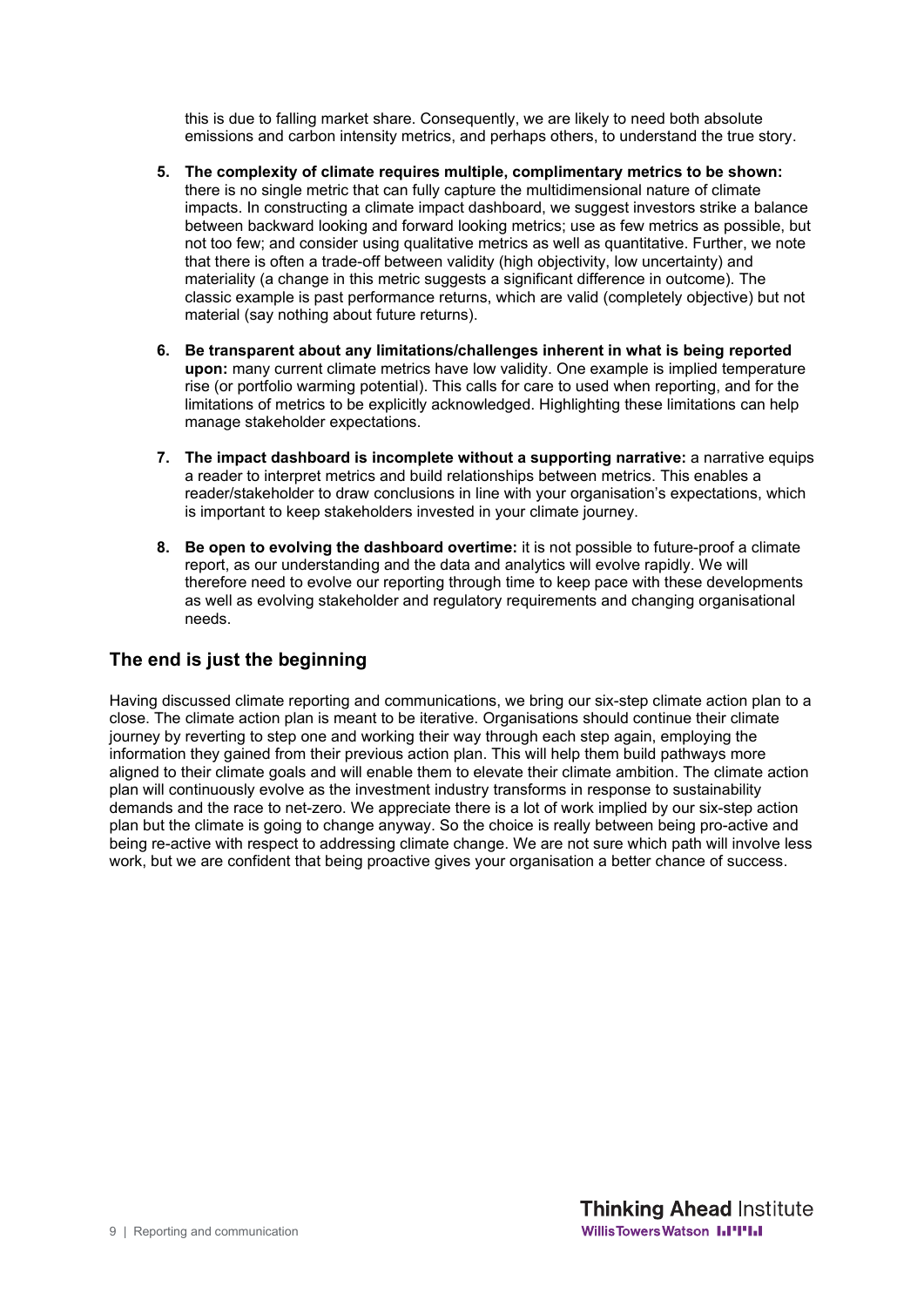#### **Appendix – polling results**

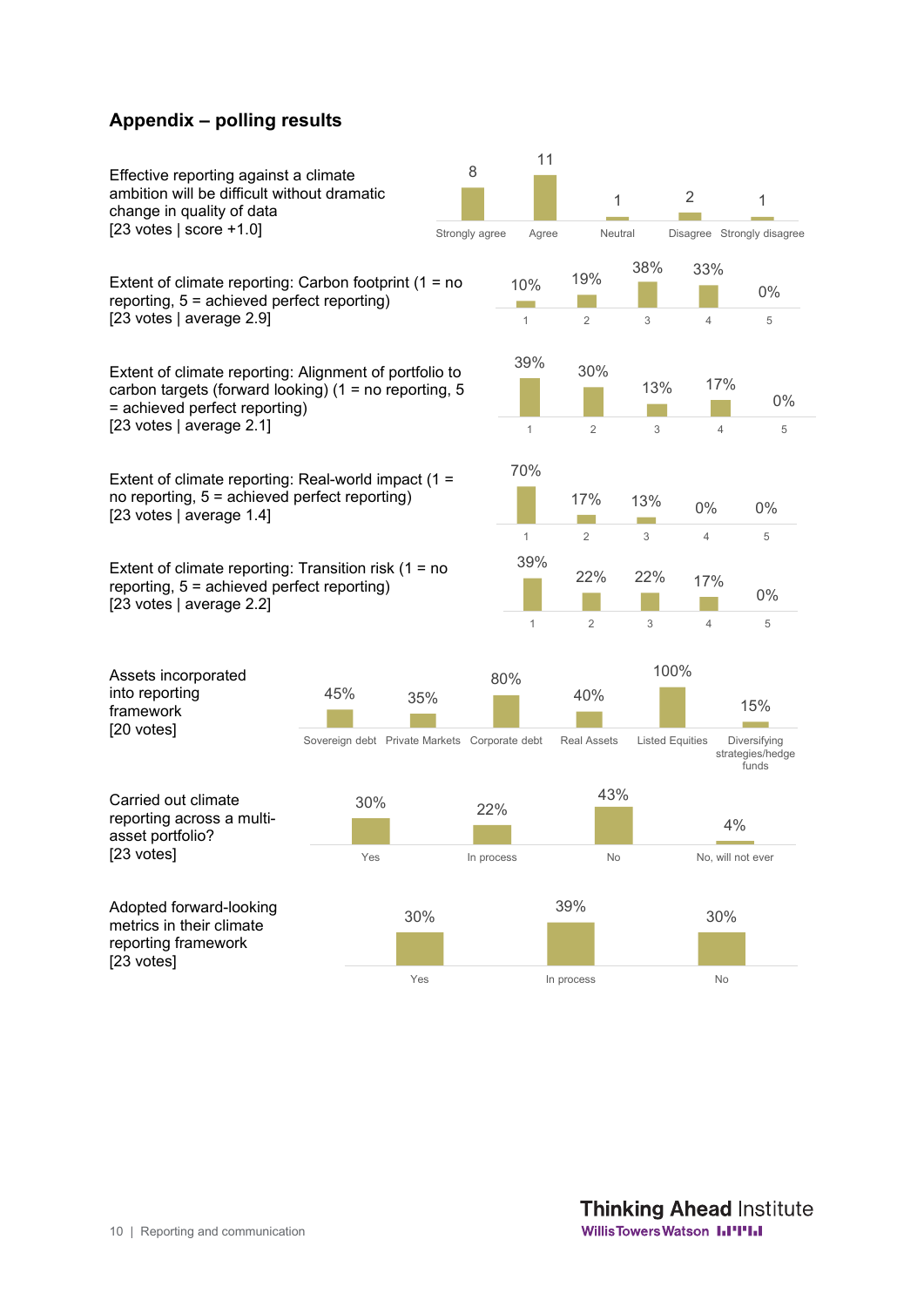## **Limitations of reliance**

Limitations of reliance – Thinking Ahead Group 2.0

This document has been written by members of the Thinking Ahead Group 2.0. Their role is to identify and develop new investment thinking and opportunities not naturally covered under mainstream research. They seek to encourage new ways of seeing the investment environment in ways that add value to our clients.

The contents of individual documents are therefore more likely to be the opinions of the respective authors rather than representing the formal view of the firm.

Limitations of reliance – Willis Towers Watson

Willis Towers Watson has prepared this material for general information purposes only and it should not be considered a substitute for specific professional advice. In particular, its contents are not intended by Willis Towers Watson to be construed as the provision of investment, legal, accounting, tax or other professional advice or recommendations of any kind, or to form the basis of any decision to do or to refrain from doing anything. As such, this material should not be relied upon for investment or other financial decisions and no such decisions should be taken on the basis of its contents without seeking specific advice.

This material is based on information available to Willis Towers Watson at the date of this material and takes no account of subsequent developments after that date. In preparing this material we have relied upon data supplied to us by third parties. Whilst reasonable care has been taken to gauge the reliability of this data, we provide no guarantee as to the accuracy or completeness of this data and Willis Towers Watson and its affiliates and their respective directors, officers and employees accept no responsibility and will not be liable for any errors or misrepresentations in the data made by any third party.

This material may not be reproduced or distributed to any other party, whether in whole or in part, without Willis Towers Watson's prior written permission, except as may be required by law. In the absence of our express written agreement to the contrary, Willis Towers Watson and its affiliates and their respective directors, officers and employees accept no responsibility and will not be liable for any consequences howsoever arising from any use of or reliance on this material or the opinions we have expressed.

Copyright © 2021 Willis Towers Watson. All rights reserved.

Contact details

Tim Hodgson +44 1737 284822 tim.hodgson@willistowerswatson.com